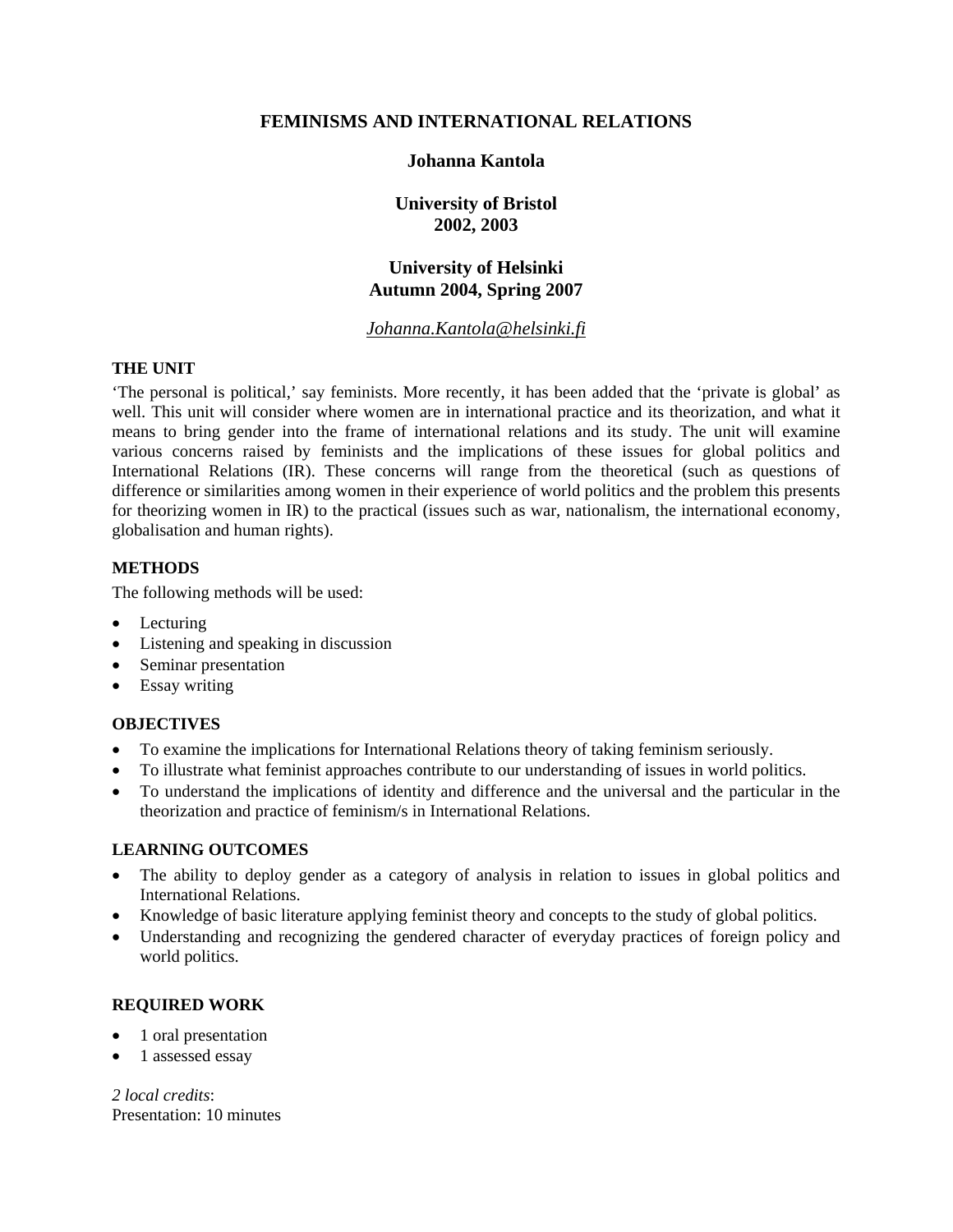Essay: 5-7 pages

Essay deadline 12 January 2004 Send a copy of your essay to Johanna.Kantola@helsinki.fi

## **UNIT READINGS:**

Each week's seminar will proceed on the assumption that you have completed ONE of that week's **required** reading and ONE of that week's **supplementary** reading.

Most of the books are available in the University libraries. To make it easier for you to get hold of the readings, I have compiled a folder with copies of all of the most important chapters and articles. You can find this folder in the Department of Political Science just outside Jaana Sälekari's office. The articles are not to be taken outside the Department. You can read or photocopy them at the Department, but please make sure that you return the copies to the folder as soon as possible.

## **TOPICS**

### **Lectures**

- **1. Feminisms and International Relations: What's at Issue (1)?**
- **2. Feminisms and International Relations: What's at Issue (2)?**

### **Seminars**

- **3. The Gendering of War, Security and Military Studies**
- **4. Gender, Development and International Political Economy**
- **5. Gender, Race and (Post)Colonialism**
- **6. Gender and Nationalism**
- **7. Gender and Globalisation**
- **8. Women's Rights/Human Rights**
- **9. Transnational Feminism**
- **10. Theories of International Relations: To Supplement or Radically Revise?**

## **SCHEDULE OF SEMINARS**

## **WEEK 1**

## **LECTURE: FEMINISMS AND INTERNATIONAL RELATIONS: WHAT'S AT ISSUE (1)?**

**Questions**: Why feminism*s*? Why gender? What is the difference in focusing on gender in contrast to focusing on women?

### *Literature*

Peterson and Runyan: 'Introduction: The Gender of World Politics,' in *Global Gender Issues*, pp. 1-20.

Enloe, 'Gender Makes the World Go Round', in *Bananas, Beaches, and Bases*, pp. 1-18.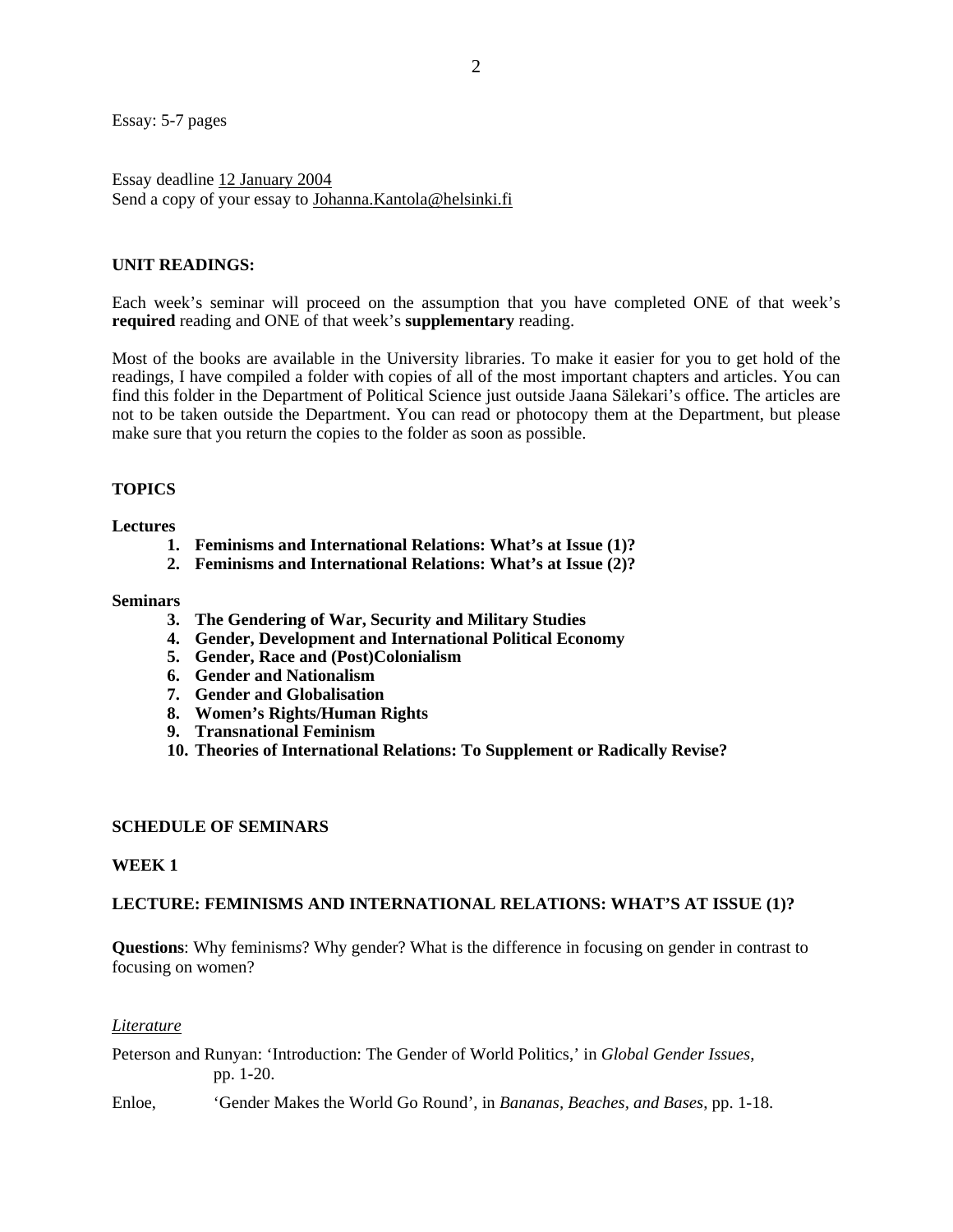## **WEEK 2**

### **LECTURE: FEMINISMS AND INTERNATIONAL RELATIONS: WHAT'S AT ISSUE (2)?**

**Questions**: How and on what levels does IR marginalise women and gender?

#### *Literature*

Peterson and Runyan (1999)

'Gender as a lens on world politics,' in *Global Gender Issues*, pp. 21-68.

#### Enloe, C.

'The Personal is International' and 'On the Beach: Sexism and Tourism,' in *Bananas, Beaches, and Bases*, pp.195-201, 19-41.

### *Alternatives* (1993*)*

Special issue on Feminists Write International Relations, 18:1.

#### Enloe, C. (1993)

*The Morning After: Sexual Politics at the End of the Cold War* (Berkeley: California UP)

### Hoskins, C. (1999)

'Gender and Transnational Democracy: The Case of the European Union,' Mary K. Meyer and Elisabeth Prügl (eds.) *Gender Politics in Global Governance* (Rownham and Littlefield Publishers).

## Peterson, V. Spike (1992)

'Introduction' in V. Spike Peterson (ed.) *Gendered States: Feminist (Re)Visions of International Relations Theory* (Boulder and London: Lynne Rienner Publishers).

#### Pettman, J. J, (1996)

*Worlding Women: A Feminist International Politics* (London: Routledge) Chapter 1, 9.

#### Sylvester, C. (2002)

*Feminist International Relations: An Unfinished Journey* (Cambridge: Cambridge University Press). Chapters 2 and 9.

### Tickner, J. A. (2001)

*Gendering World Politics* (New York: Colombia University Press) Ch 1.

#### Zalewski, M. (1998)

'Where is Woman in International Relations? "To Return as a Woman and Be Heard"' *Millennium* 27 (4)

#### *Some relevant websites:*

*The Feminist Theory Website*: http://www.cddc.vt.edu/feminism/enin.html *Feminist Majority Foundation Online*: http://www.feminist.org/

*International Women's Websites:*http://research.umbc.edu/~korenman/wmst/links\_intl.html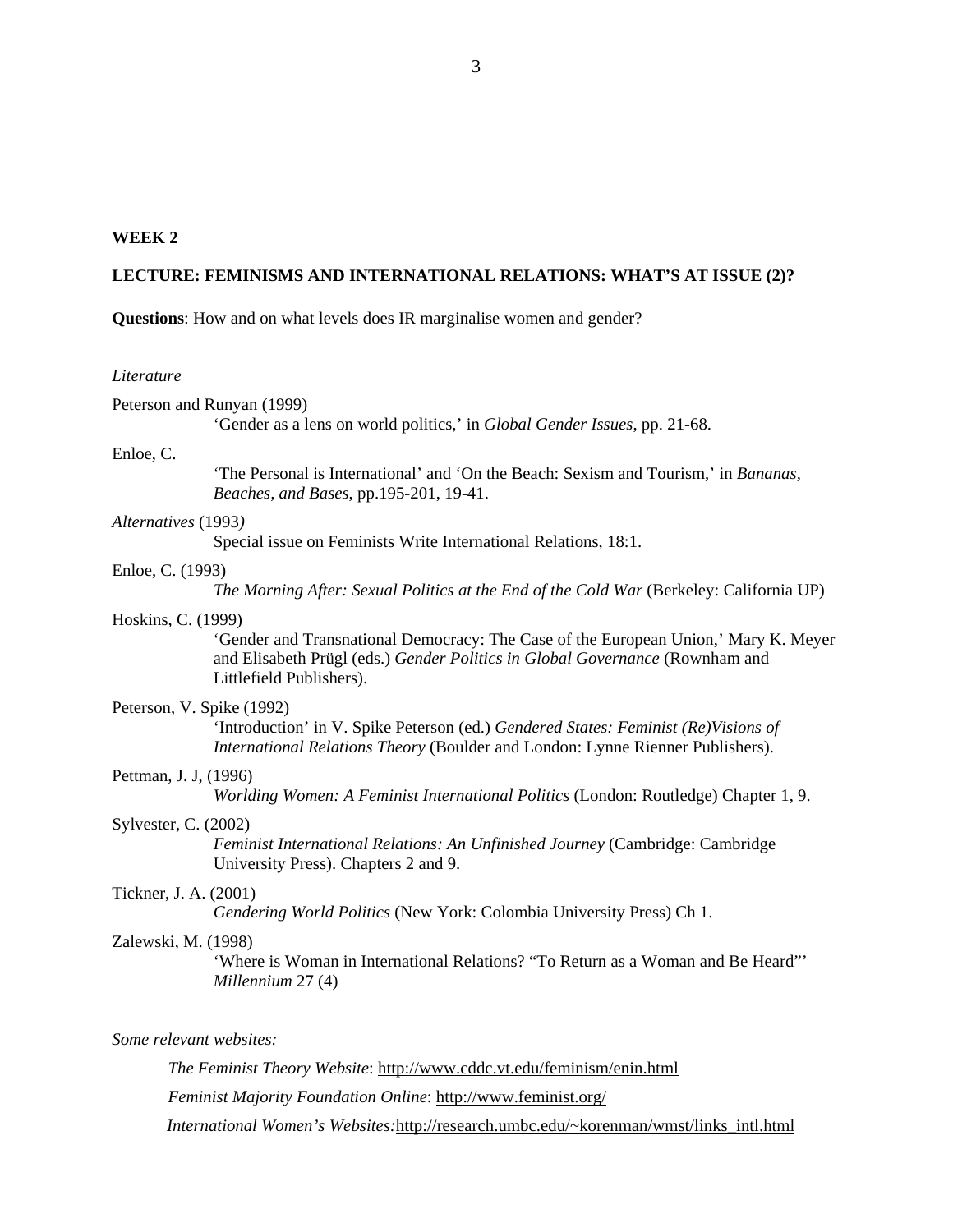*WomenWatch:* http://www.un.org/womenwatch

A large selection of relevant Internet sites: http:/www.aviva.org/resndex.htm

**Learning outcome**: To appreciate the very different concerns of feminist international relations scholars from their mainstream colleagues and in particular the feminist focus on the relationship between the personal and the global.

### **WEEK 3: THE GENDERING OF WAR, MILITARISM AND SECURITY STUDIES**

**Questions:** How have women become associated with peace and men with war? What are the dangers of such theorising? Have traditional definitions of security provided women with security? In the light of these questions, has the growth in the number of female soldiers and military personnel furthered feminist aspirations?

#### *Required reading:*

Cohn, C (1987)

'Sex and Death in the Rational World of Defence Intellectuals,' *Signs* 12:4 687-718.

#### Peterson and Runyan

*Global Gender Issues*, pp. 113-130, 163-187, 224-228.

Enloe, C.

'Base Women,' in *Bananas, Beaches and Bases*, pp. 65-92.

### *Supplementary Reading:*

On war and militarism:

#### Enloe, C. (2000)

*Manoeuvres: The International Politics of Militarising Women's Lives* (Berkeley & Los Angeles: University of California Press).

#### Hooper, C. (1998)

'Masculinist Practices and Gender Politics: The Operation of Multiple Masculinities in International Relations' in M. Zalewski and J. Parpart (eds.) *The 'Man' Question in International Relations* (Oxford: Westview) 28-53.

#### Kelly, L. (2000)

'Wars Against Women: Sexual Violence, Sexual Politics and the Militarised State' in S. Jacobs, R. Jacobson & J. Marchbank (eds.) *States of Conflict: Gender, Violence and Resistance* (London & New York: Zed Books)

### Niva, S. (1998)

'Tough and Tender: New World Order Masculinity and the Gulf War' in M. Zalewski and J. Parpart (eds.) *The 'Man' Question in International Relations* (Oxford: Westview) 109- 128.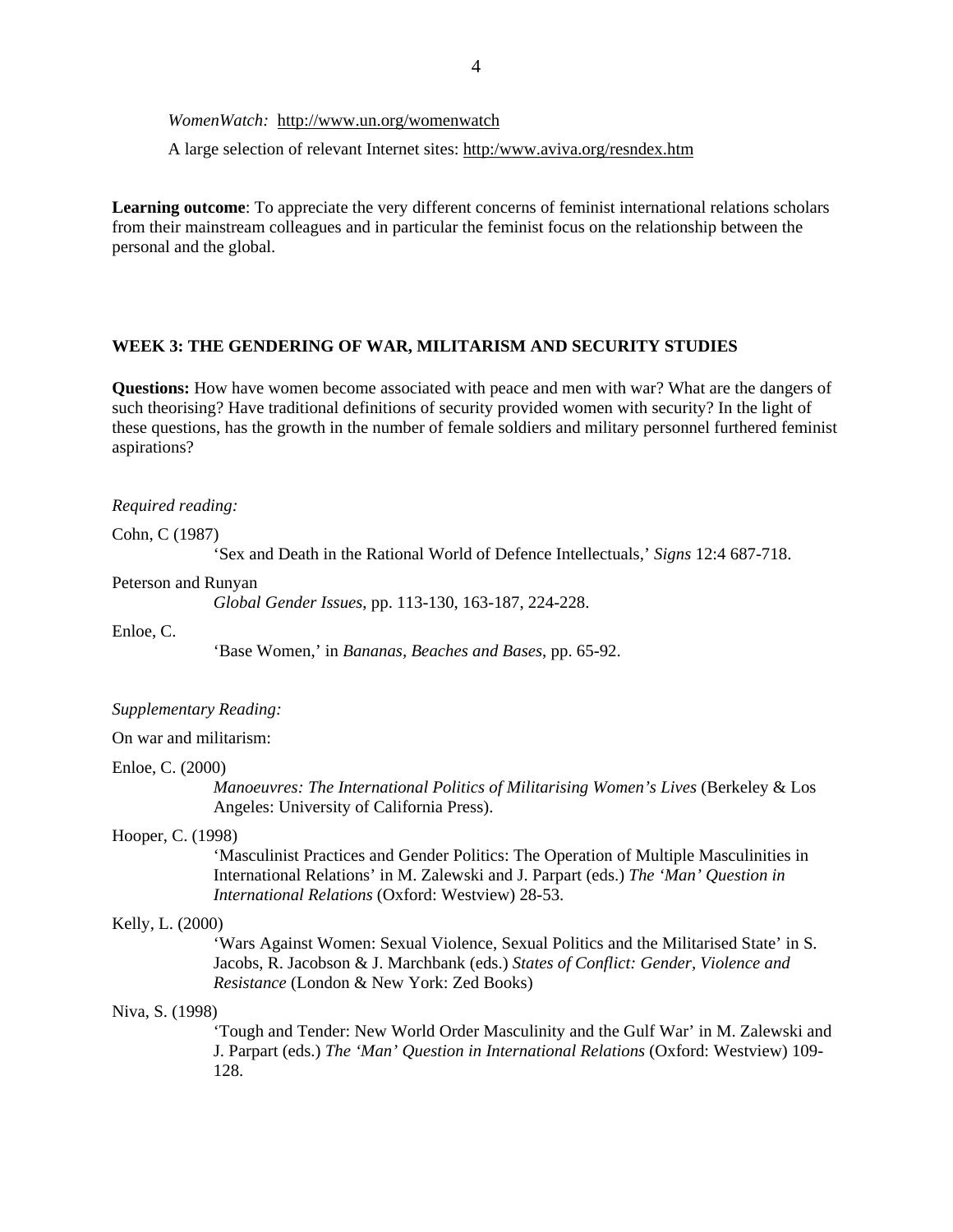*Women, War and Peace*. Available at http://www.UNIFEM.org/resources/assessment/index.html

### Sharlach, L. (2000)

'Rape as Genocide: Bangladesh, the Former Yugoslavia and Rwanda' in *New Political Science* 22 (1) 89-102.

### Yuval-Davis, N. (1997)

*Gender and Nation* (London: Sage) Ch 5

## On security:

## Enloe, C. (1987)

'Feminists Thinking about War, Militarism and Peace,' in B. B. Hess and M. Marx Ferree (eds.), *Analyzing Gender: A Handbook of Social Science Research* (Newbury Park : Sage)

## Grant, R (1992)

'The Quagmire of Gender and International Security,' in V. Spike Peterson (ed.), *Gendered States: Feminist (Re)Visions of International Relations Theory* (Boulder: Lynne Rienner)

### Peterson, V. Spike (1992)

'Security and Sovereign States: What is at Stake in Taking Feminism Seriously?' in V. Spike Peterson (ed*.), Gendered States: Feminist (Re)Visions of International Relations Theory* (Boulder: Lynne Rienner)

#### Sylvester, C. (1987)

'Some Dangers in Merging Feminist and Peace Projects,' *Millennium* 19:1 493-509

#### Tickner, J. A. (2001)

*Gendering World Politics* (New York: Colombia University Press) Chapter 2.

### *Some relevant websites:*

*Women's International League for Peace and Freedom* http://www.wilpf.org/

*Women, State, Culture …*: http://k.mihalec.tripod.com

*Gendercide watch*: http://www.gendercide.org

*Greenham Common*: http://news.bbc.co.uk/hi/english/uk/newsid\_514000/514492.stm

*Feminists Against Violence Network*: http://www.geocities.com/Wellesley/8984/favnet.html

*Be Active Be Aware: http://*www.babe.hr/eng

**Seminar presentation**: Explore the relationship among war, militarism, and gendered ideology.

**Learning outcome**: To become familiar with feminist thinking on war and militarism. To understand and be able to apply feminist critiques of 'masculinism'.

### **WEEK 4: GENDER, INTERNATIONAL POLITICAL ECONOMY AND DEVELOPMENT**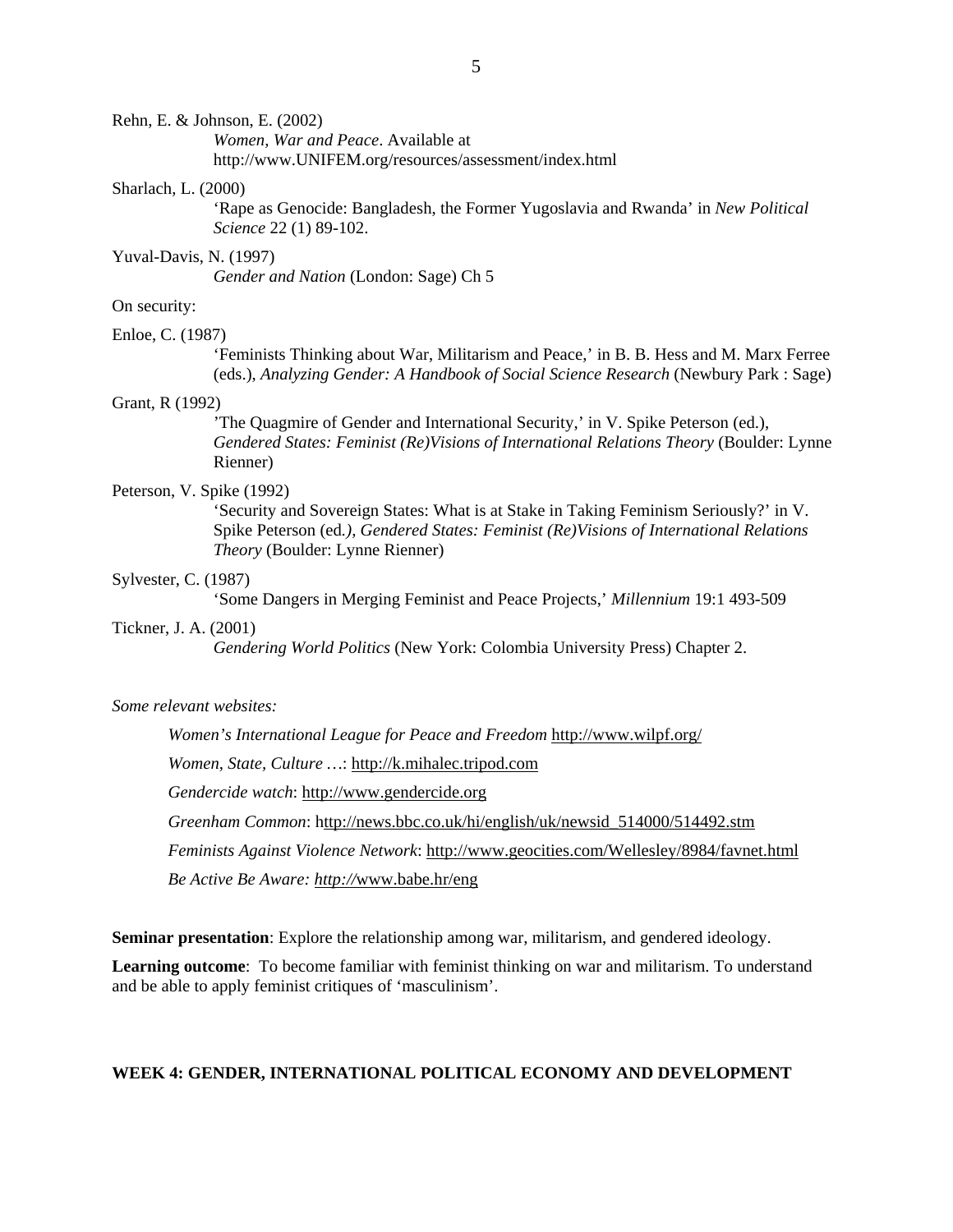**Questions**: What are the roles and positions of women in the global political economy? Have either the discipline of IPE or the economic policies of states, global financial regimes, and institutions taken sufficient account of gender issues?

#### *Required reading:*

#### Peterson and Runyan

*Global Gender Issues*, pp. 130-162, 193-211, 228-240.

#### Enloe,

'Carmen Miranda on My Mind,' and 'Blue Jeans and Bankers,' in *Bananas, Beaches, and Bases*, pp. 124-176.

#### *Supplementary reading:*

Afshar Haleh (ed.) (1991)

*Women, Development and Survival in the Third World* (London: Longman, 1991)

Marchand, M. & Parpart, J. (eds.) (1995)

*Feminism/Postmodernism/Development* (London: Routledge, 1995)

## Momsen, J. H. & Kinnaird, V. (eds.) (1993)

*Different Places, Different Voices: Gender and Development in Africa, Asia and Latin America* (London: Routledge)

#### Steans, J. (1999)

'The Private is Global: Feminism Politics and Global Economy' in *New Political Economy*  4 (1) 113-128.

#### Tickner, J. A. (2001)

*Gendering World Politics* (New York: Colombia University Press) Ch 3.

### Waylen, G. (1997)

'Gender, Feminism and Political Economy' in *New Political Economy* 2 (2) (1997) pp205- 220.

### Waylen, G. (1996)

*Gender in Third World Politics* (Buckingham: Open University Press).

### White, S. (1999)

'Gender and Development: Working with Difference' in V. Jabri and E. O'Gorman (eds.) *Women, Culture and International Relations* (London: Lynne Rienner Publishers) pp1-16.

### Whitworth, S. (1994)

'Theory as Exclusion: Gender and International Political Economy' in Stubbs, R. and Underhill, G. (eds.) *Political Economy and the Changing Global Order* (London: Macmillan)116-129.

Rai, S. (2002) *Gender and the Political Economy of Development* (Cambridge: Polity Press) Ch. 2.

#### *Some relevant websites:*

*Association for Women in Development:* http://www.awid.org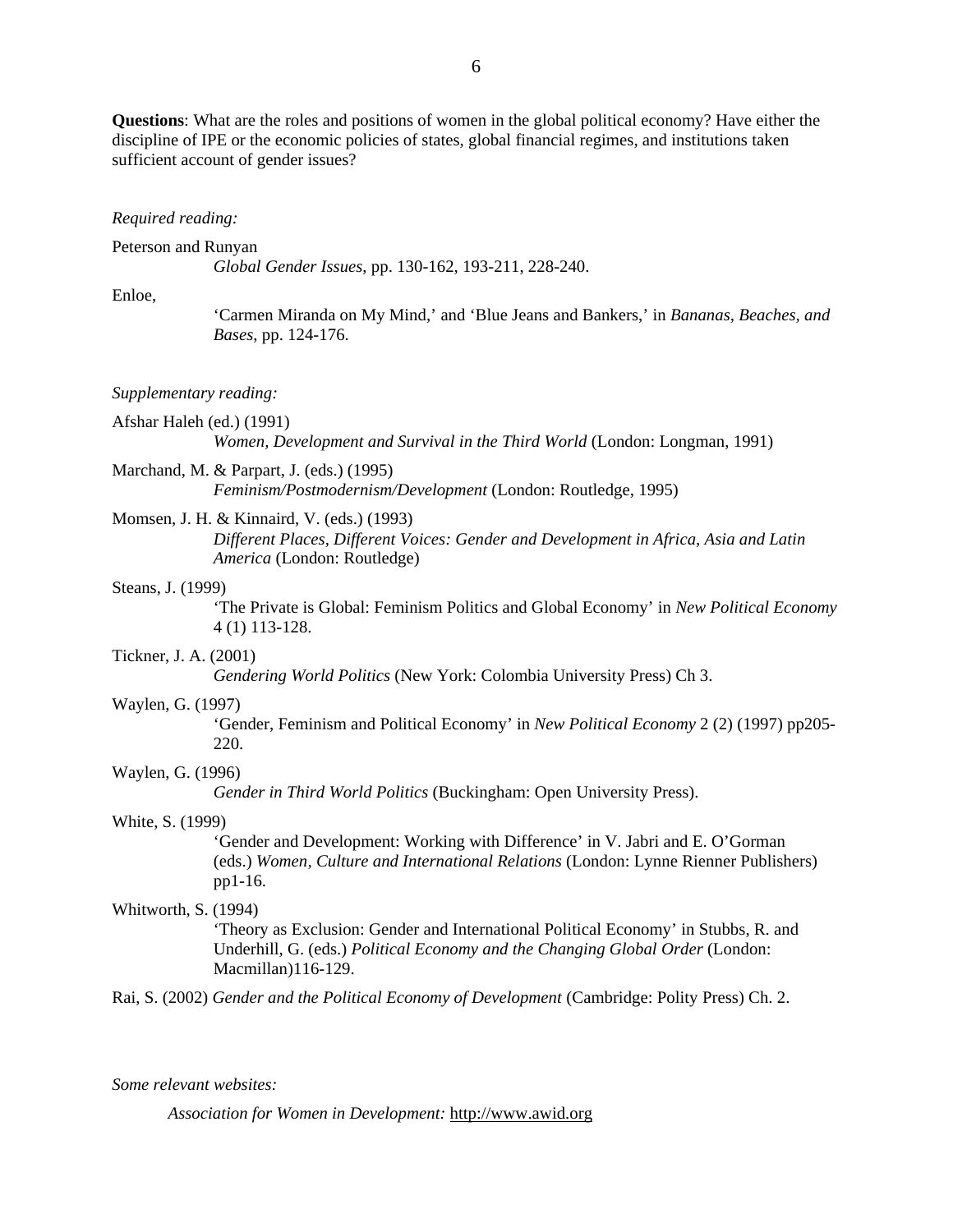*Women in Development NET Work*: http://www.focusintl.com/widnet.htm *Empowering Widows in Development:* http://www.oneworld.org/empoweringwidows *Gender and Sustainable Rural Development: A Resource Directory*: http://xel.stfx.ca/coady-library/intro.htm

*Novartis Foundation for Sustainable* Development: http://www.foundation.novartis.com/women\_development.htm

**Seminar presentation**: Discuss the role(s) and positions of women in either the global political economy or in processes of development.

**Learning outcome**: An appreciation of the limitations of conventional approaches to political economy in assessing both the economic contributions and the economic needs of women.

## **WEEK 5: GENDER, RACE AND (POST)COLONIALISM**

**Questions**: Identify the mutually defined identity stereotypes produced by the interconnecting colonial rankings of race (including 'whiteness'), gender and sexuality. To what extent are these hierarchies ingrained in contemporary world politics and global political economy?

*Required reading:* 

| Chowdhry, G. and Nair, S. (2002) |  |  |  |  |
|----------------------------------|--|--|--|--|
|                                  |  |  |  |  |

 Introduction in *Power, Postcolonialism and International Relations* (London and New York: Routledge).

Sylvester, C. (1999)

'Development Studies and Postcolonial Studies: Disparate Tales of the Third World' in *Third World Quarterly* 20 (4) (1999) pp703-725.

*Supplementary reading:* 

Afshar, H. & Maynard, M. (eds.) (1994)

*The Dynamics of "Race" and Gender: Some Feminist Interventions* (London: Taylor & Francis).

Chatterjee, P. (1993)

*The Nation and Its Fragments: Colonial and Postcolonial Histo*ries (Princeton: Princeton University Press)

## Darby, P. (ed*.*) (1997)

*At the Edge of International Relations: Postcolonialism, Gender and Dependency* (London & New York: Printer) Introduction and Chapter 1

## Darby, P. & Paolini, A. J. (1994)

'Bridging International Relations and Postcolonialism' in *Alternatives* 19 pp371- 397.

### Doty, R. (1993)

'The Bounds of Race and International Relations,' *Millennium* 22:3 pp443-461.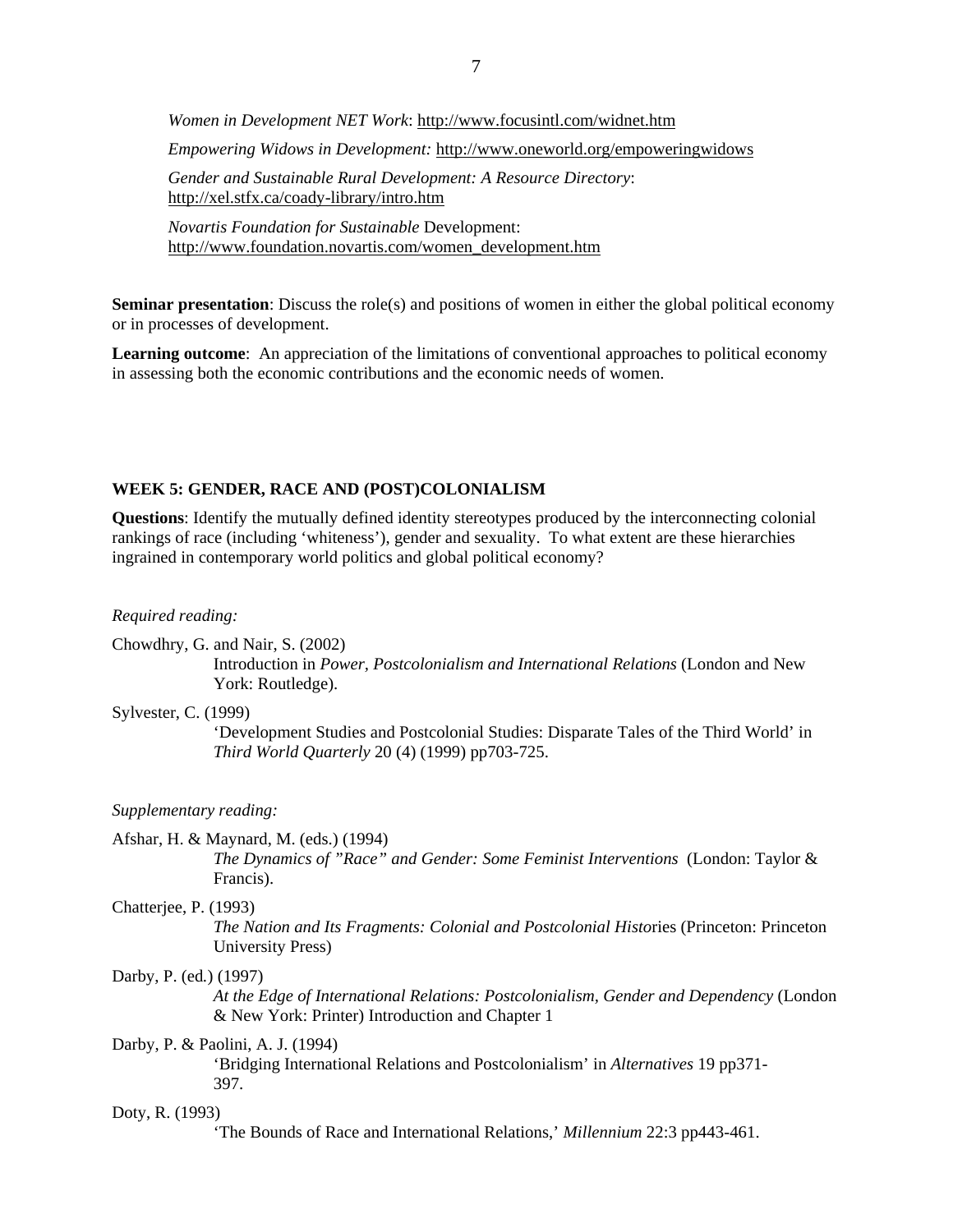#### *Feminist Review* (1995)

Special edition on Colonial/Postcolonial Worlds, 49 (1995)

#### Gandhi, L. (1998)

*Postcolonial Theory: A Critical Introduction* (New York: Colombia University Press)

#### Krishna, S. (1993)

'The Importance of Being Ironic: A Postcolonial View on Critical International Relations Theory' *Alternatives* 18. 385-417.

## McClintock, A. (1995)

'Introduction: Postcolonialism and the Angel of Progress' and Chapter 1, 'The Lay of the Land: Genealogies of Imperialism,' in Imperial Leather: Race, Gender and Sexuality in the Colonial Contest (New York: Routledge) 1-17, 21-74.

#### Mohanty, C. (1991)

'Introduction: Cartographies of Struggle,' in Chandra Mohanty, Ann Russo and Lourdes Torres (eds.), *Third World Women and the Politics of Feminism* (Bloomington: Indiana University Press).

### Paolini, A. J. (1999)

*Navigating Modernity: Postcolonialism, Identity and International Relations* (London: Lynne Rienner Publishers) Introduction, Chapter 1.

*Some relevant websites:* 

*Muslim women's homepage:* http://www.jannah.org

*Afrol.com:* http://www.afrol.com/Categories/Women/msindex.htm

*Arab Women Connect:* http://www.arabwomenconnect.org/english/main.html

*Women's Issues – 3rd World:* 

http://women3rdworld.about.com/newsissues/women3rdworld/?once=true&

**Seminar presentation**: Critically assess the relationships between colonialism, race, and gender.

**Learning outcome**: To understand the global intersections between race and gender in historical context.

### **WEEK 6: GENDER AND NATIONALISM**

*'As a Woman, I have no country'* Virginia Woolf

**Questions**: What gender ideologies and stereotypes are embodied in forms of nationalism? How do such ideologies connect with practices such as systematic rape in the Bosnian war?

*Required reading:* 

Enloe

'Nationalism and Masculinity,' in *Bananas, Beaches, and Bases*, pp. 42-64.

Peterson and Runyan

*Global Gender Issues*, pp. 187-193.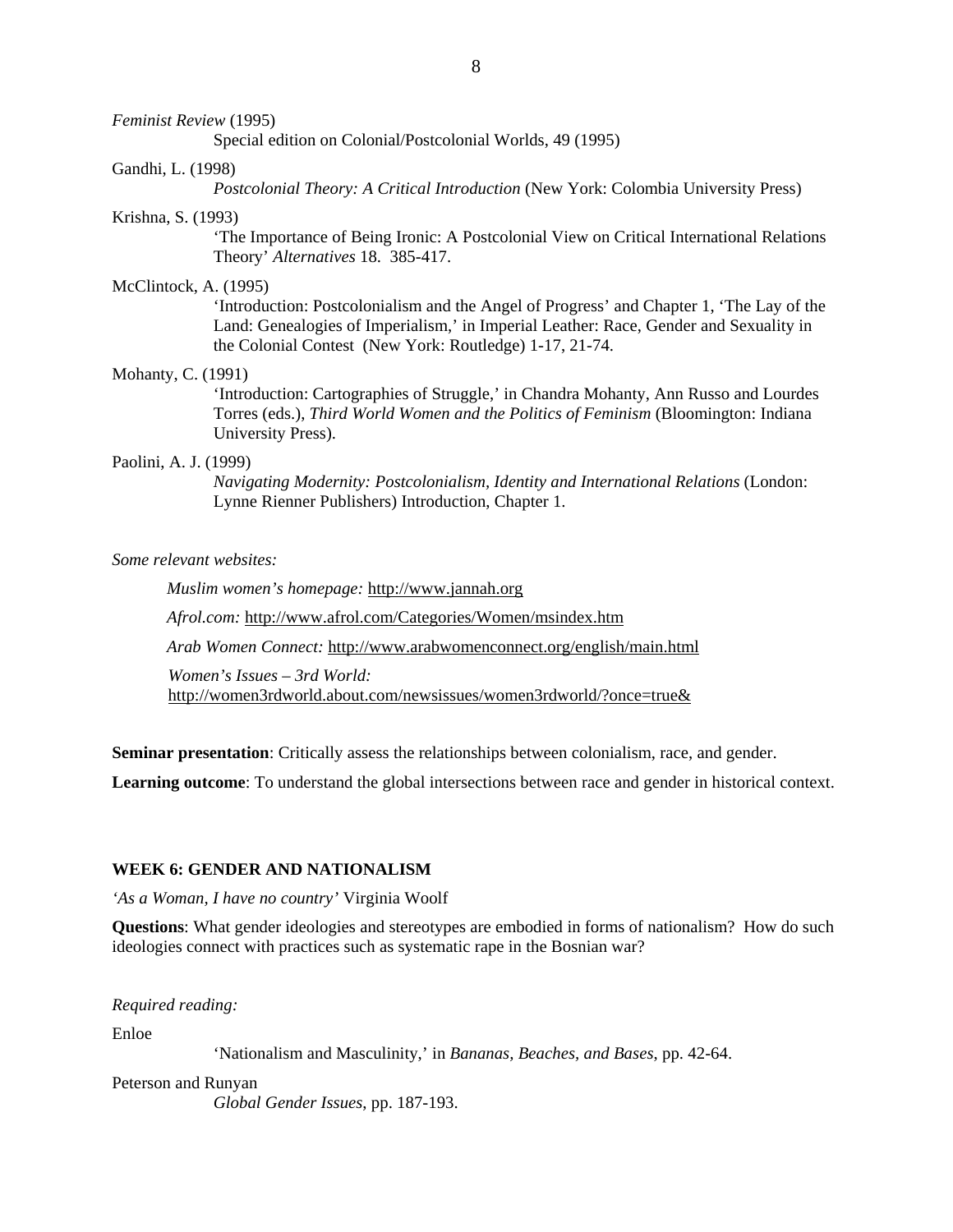*Supplementary reading:*  Doty, R. L. (1996) 'Immigration and National Identity: Constructing the Nation,' *Review of International Studies*22:3 235-256. *Feminist Review* (1993) Special edition on Nationalisms and National Identities, 44. Jayawardena, K (1986) *Feminism and Nationalism in the Third World* (London: Zed). Manzo, K. A. (1996) *Creating Boundaries: The Politics of Race and Nation* (Boulder, CO : Lynne Rienner). Mayer, T. (2000) (ed.) *Gender Ironies of Nationalism: Sexing the Nation* (London & New York: Routledge) Ch.1. Peterson, V. Spike (1999) 'Sexing Political Identities/Nationalism as Heterosexism' in *International Feminist Journal of Politics* 1 (1) pp34-65. Radhakrishnan, R. (1992) 'Nationalism, Gender and the Narrative of Identity,' in A. Parker, M. Russo, D. Sommer, & P. Yaeger (eds.) *Nationalisms and Sexualities* (London: Routledge). Yuval-Davis, N. (1997) *Gender & Nation* (London: SAGE) Ch 1-2.

**Seminar presentation**: Critically assess the relationship between gender and nationalism.

**Learning outcome**: To critically evaluate the phenomenon of nationalism from feminist perspectives.

# **WEEK 7: GENDER AND GLOBALISATION**

**Questions**: Is globalisation a gendered construct? How does global restructuring affect gender and how does gender affect global restructuring? Identify the different experiences of different groups of women.

## *Required reading:*

Hooper, C. (2000)

'Masculinities in Transition: The Case of Globalisation,' in M. Marchand and A. Sisson Runyan (eds.), *Gender and Global Restructuring: Sightings, Sites and Resistances*  (London: Routledge).

## Pettman, J. J. (1999)

'Globalisation and the Gendered Politics of Citizenship' in N. Yuval-Davis & P. Werbner (eds.) *Women, Citizenship and Difference* (London & New York: Zed Books) 207-220.

## *Supplementary reading:*

#### Graham, J. & Gibson, K. (1996)

'Gender and Globalisation' in K. Gibson & J. Graham(eds.) *The End of Capitalism (as we*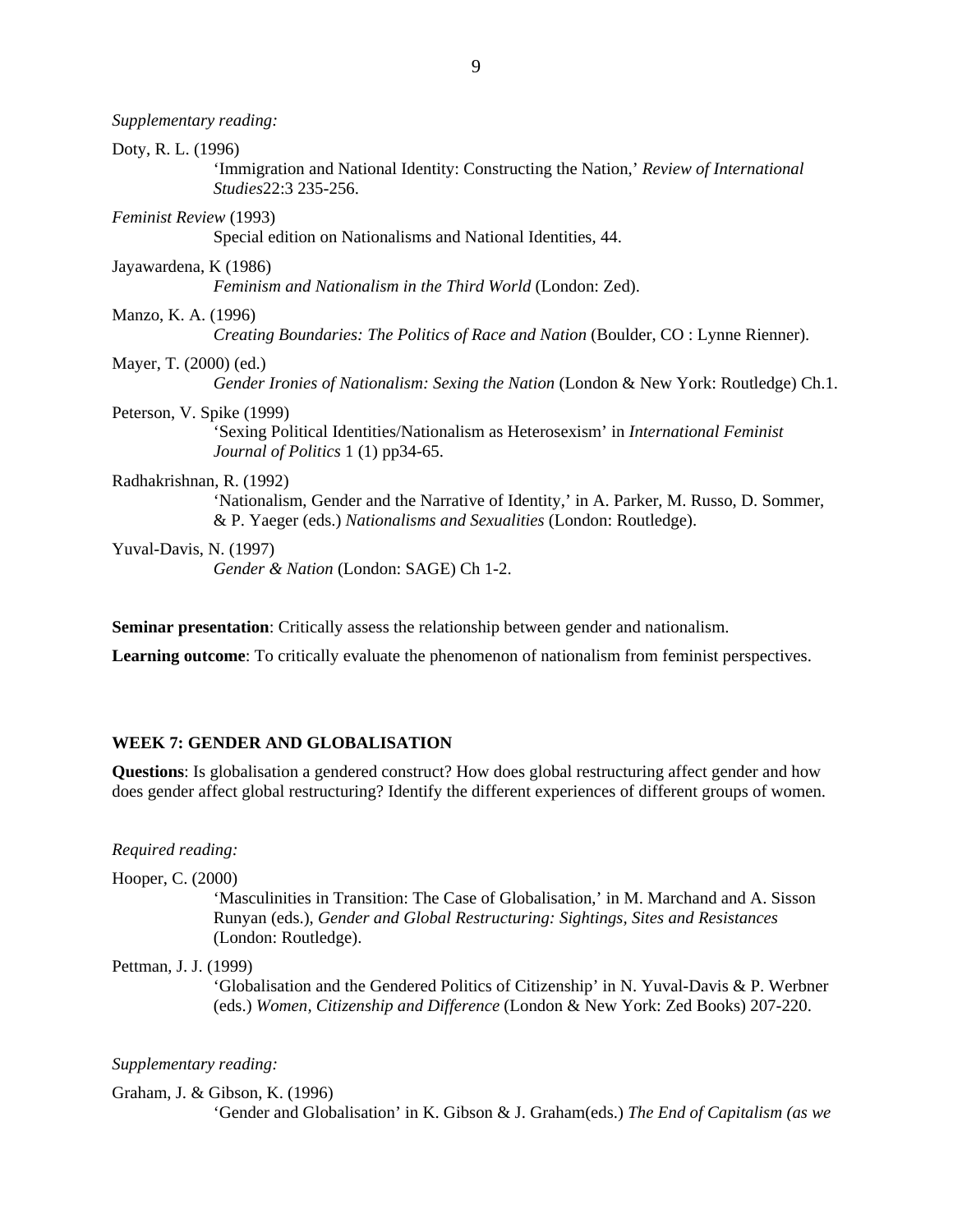*knew it): A Feminist Critique of Political Economy* (Cambridge, MA: Balckwell) Chapter 6.

Jacobs, S. (2000)

'Globalisation, States and Women's Agency: Possibilities and Pitfalls' in S. Jacobs, R. Jacobson & J. Marchbank (eds.) *States of Conflict: Gender, Violence and Resistance* (London & New York: Zed Books).

Kofman, E. & Youngs, G. (1996) (eds.)

*Globalization: Theory and Practice* (London: Pinter). See contributions by Pettman, Kofman, Krause, Runyan, and Marchand in Part Three.

Ling, L. & Chang, K. (2000)

'Globalization and its Intimate Other: Filipina Domestics in Hong Kong,' in M. Marchand & A. Sisson Runyan (eds.), *Gender and Global Restructuring: Sightings, Sites and Resistances* (London: Routledge).

# Marchand, M, and Runyan A, S, (eds.)

*Gender and Global Restructuring: Sightings, Sites and Resistances* (London: Routledge) see Introduction and Conclusion.

## Peterson, V. Spike (2002)

'Rewriting (Global) Political Economy as Reproductive, Productive and Virtual (Foucauldian) Economies' in *International Feminist Journal of Politics* 4 (1).

## Wichterich, C. (2000)

*The Globalized Woman: Reports from a Future of Inequality* (London and New York: Zed Books).

**Seminar presentation**: Identify the gendered consequences of the discourse of globalisation.

**Learning outcome**: To develop an understanding of the complexity of the multiple and contradictory gendered consequences of globalization.

# **WEEK 8: WOMEN'S RIGHTS/HUMAN RIGHTS**

**Questions:** What are the central issues concerning human rights for feminists? How might one go about addressing problems like women's reproductive rights or female circumcision?

# *Required reading:*

Boddy, J. (1998)

'Violence Embodied? Circumcision, Gender Politics, and Cultural Aesthetics' in Dobash, R. E. & Dobash R. P. *Rethinking Violence Against Women* (Thousand Oaks, California: Sage Publications) 77-110.

Charlesworth, H. & Chinkin, C. (2000) *The Boundaries of International Law: A Feminist Analysis* (Manchester: Manchester University Press) Chapter 7.

*Supplementary reading:*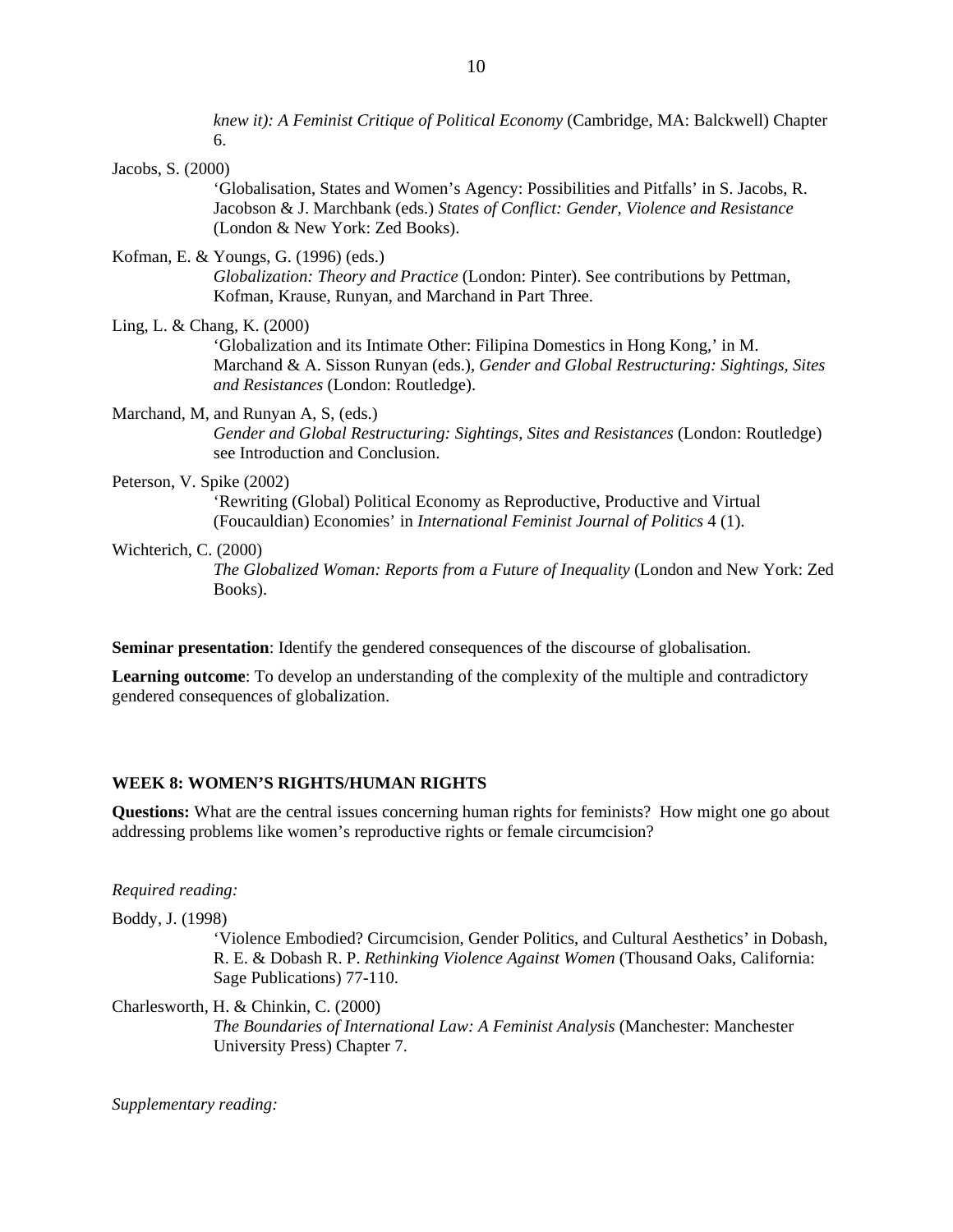#### Bhabha, J. (1999)

'Embodied Rights: Gender Persecution, State Sovereignty and Refugees' in N. Yuval-Davis and P. Werbner (eds.) *Women, Citizenship and Difference* (London & New York: Zed Books) 178-191.

## Bunch, C. (1990)

'Women's Rights as Human Rights,' *Human Rights Quarterly* 12:4.

#### Cook, R. (ed.) (1994)

*Human Rights of Women: National and International Perspectives* (Philadelphia: University of Pennsylvania Press).

### Molyneux, M. (1994)

'Women's Rights and the International Context: Some Reflections on the Post-Communist States', *Millennium* 23:2.

### Peters, J. & Wolper, A. (1995)

*Women's Rights, Human Rights: International Feminist Perspectives* (NY: Routledge)

### Peterson, V. Spike (1990)

'Whose rights? A Critique of "Givens" in Human Rights Discourse,' *Alternatives* 15

### Zalewski, M. (1995)

'Well, What Is the Feminist Perspective on Bosnia?' *International Affairs* 71:2 (1995).

## *Some relevant websites:*

*CEDAW – Convention on the Elimination of All Forms of Discrimination against Women*  http://www.un.org/womenwatch/daw/cedaw/

*CSW – Commission on the Status of Women* http://www.un.org/womenwatch/daw/csw/

*Universal Voices: Online Human Rights Internet Guide, section on women:* http:/www.uwm.edu/Dept/CIS/humanrights/hrwomen.html

*Women's Caucus for Gender Justice:* http://www.iccwomen.org/

*Women's Human Rights Net:* http://www.whrnet.org/issues.html

*Women's Human Rights Resources (DIANA):* http://www.law-lib.utoronto.ca/Diana/

**Seminar Presentation:** Critically assess the relationship between human rights and women's rights.

**Learning outcome**: To understand the normative debates about the different bases for rights-claims and to assess the potential that rights discourses offer for feminist politics.

# **WEEK 9: TRANSNATIONAL FEMINISM**

**Questions:** What are the prospects and pitfalls for transnational feminist organising?

*Required reading:* 

Eschle, C. (2001)

*Global Democracy, Social Movements and Feminism* (Oxford: Westview Press). Ch. 6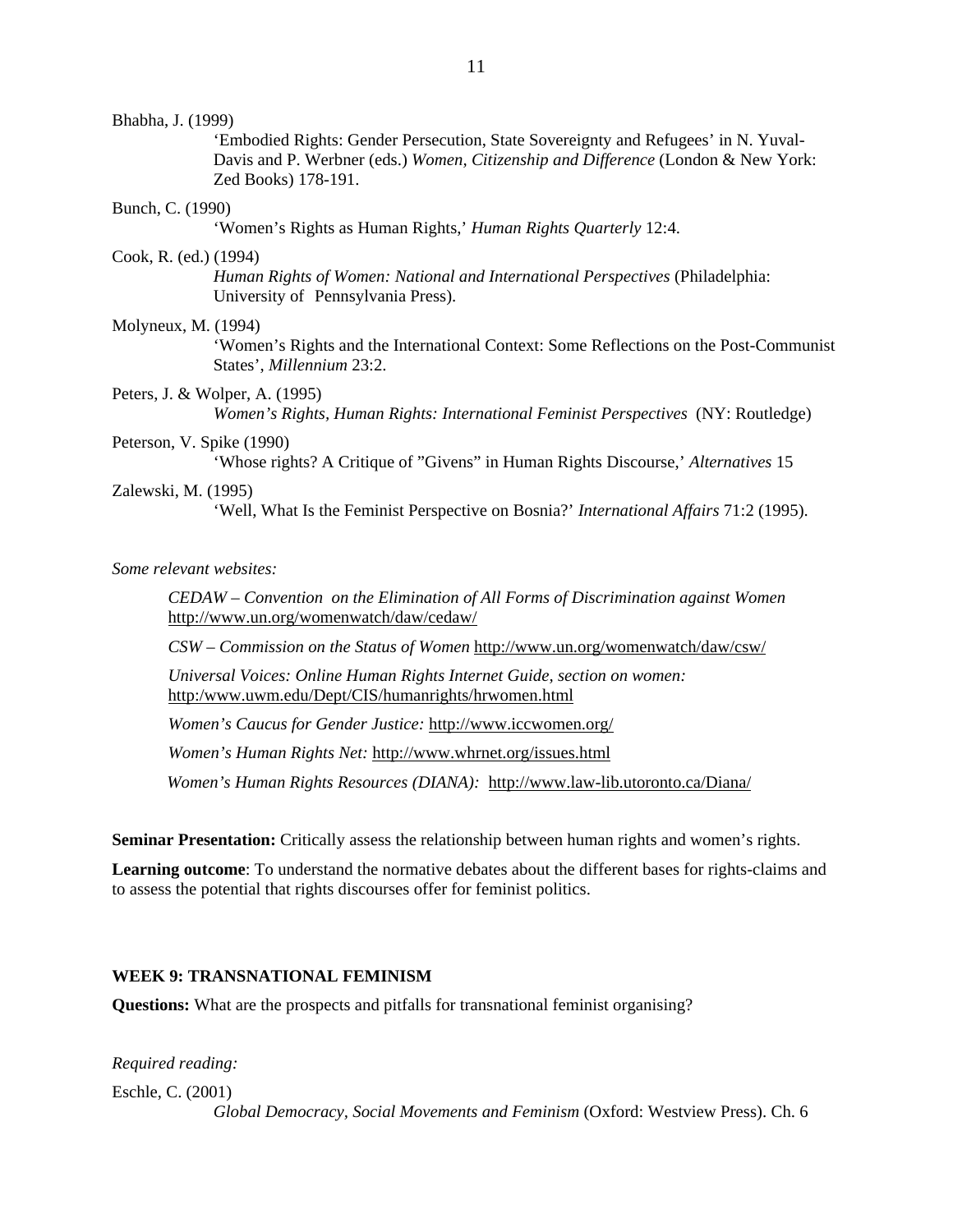Enloe

'"Just Like One of the Family": Domestic Servants in World Politics,' in *Bananas, Beaches and Bases*, pp. 177-194.

#### Keck, M. and Sikkink, K. (1998)

*Activists Beyond Borders: Transnational Advocacy Networks in International Politics* (Ithaca, N.Y.: Cornell University Press).

## *Supplementary reading:*

### Basu, A. (ed.) (1995)

*The Challenge of Local Feminisms: Women's Movements in Global Perspective (Boulder:* Westview).

## Brah, A. (1992)

'Difference, Diversity, Differentiation,' in J. Donaldson and A. Rattansi (eds.), *Race, Culture, and Difference* (Milton Keynes: Open University Press).

### Butler, J. (1990)

*Gender Trouble: Feminism and the Subversion of Identity* (London: Routledge).

#### Mohanty, Chandra (1991)

'Under Western Eyes: Feminist Scholarship and Colonial Discourse' and 'Cartographies of Struggle: Third World Women and the Politics of Feminism,' in C. Mohanty, A. Russo & L. Torres (eds.) *Third World Women and the Politics of Feminism* (Bloomington: Indiana University Press) and in *Feminist Review* 30 (1988)

### O'Gorman, E. and Jabri, V. (1999)

'Locating Difference in Feminist International Relations' in V. Jabri and E. O'Gorman (eds.) *Women, Culture and International Relations* (London: Lynne Rienner Publishers) pp1-16.

### Zalewski, M. (1994)

'The Women/"Women" Question in International Relations,' *Millennium* 23:2

## Zalewski, M. & Enloe, C. (1995)

'Questions of Identity in International Relations,' in K. Booth & S. Smith (eds.) *International Relations Theory Today* (Cambridge: Polity).

### Wichterich, C. (2000)

*The Globalized Woman: Reports from a Future of Inequality* (London and New York: Zed Books). Ch.7.

#### *Some relevant websites:*

*Beijing Conference Web Sites:* http://www.igc.org/beijing and http://www.iisd.ca/linkages/women.html

*European Women's Lobby*: http://www.womenlobby.org/index2.htm

**Seminar Presentation:** Explore the tensions between poststructural deconstruction of gender and transnational feminism. Critically assess the difficulties that universalising produces within feminisms.

**Learning outcome**: To understand the significant of the category of 'difference' within current feminist theories and to consider the implications of difference for global feminisms.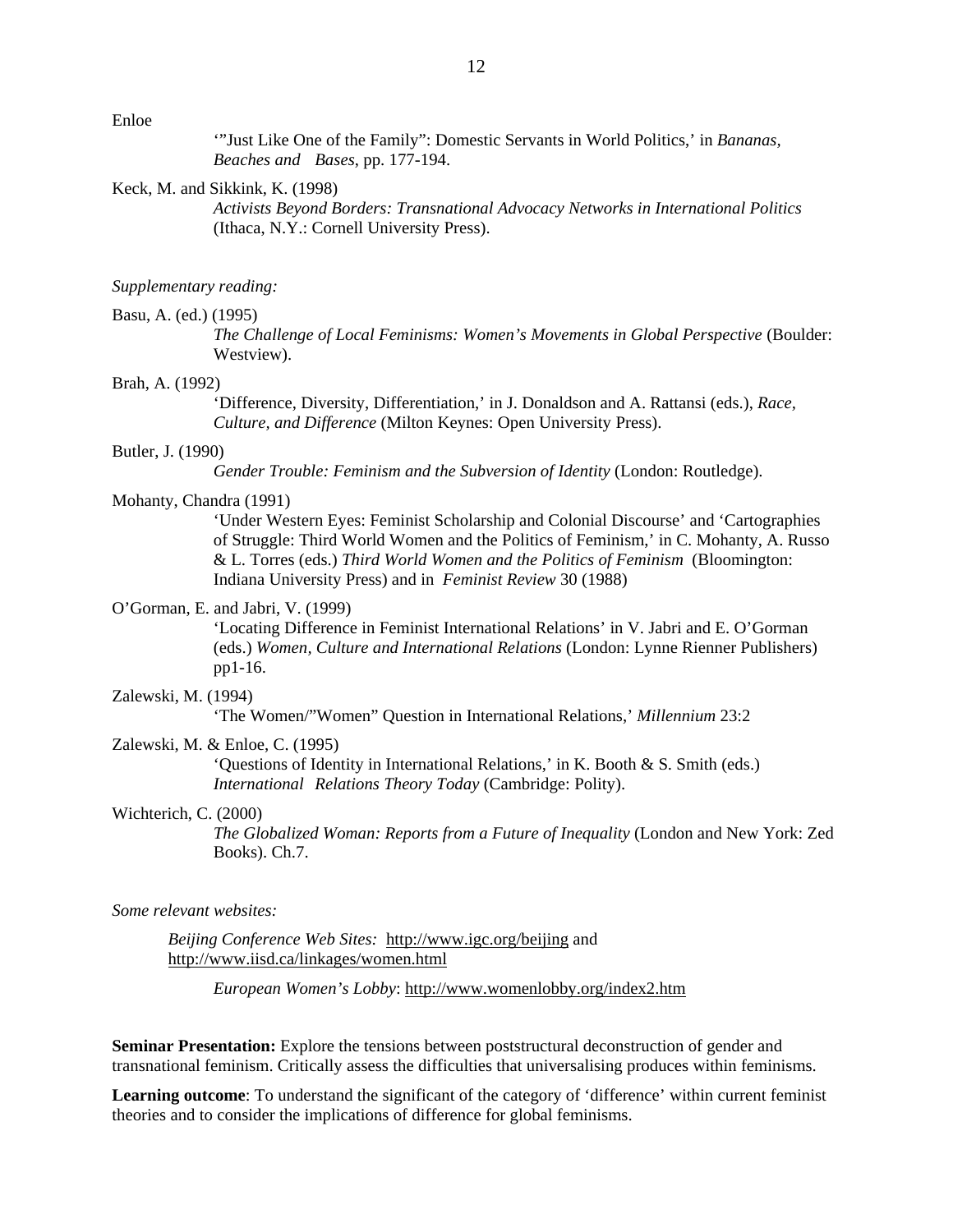# **WEEK 10: THEORIES OF INTERNATIONAL RELATIONS: TO SUPPLEMENT OR RADICALLY REVISE?**

**Questions**: Can IR as a discipline be reformed in feminist terms? How and why have feminists been ghettoised in the discipline of IR?

#### *Required reading:*

#### Keohane, R. O. (1991)

'International Relations Theory: Contributions of a Feminist Standpoint,' in R. Grant & K. Newland (eds.) *Gender and International Relations* (Milton Keynes: Open University Press).

### Sylvester, C. (1996)

'The Contributions of Feminist Theory to International Relations,' in S. Smith, K. Booth & M. Zalewski (eds*.), International Theory: Positivism and Beyond* (Cambridge: Cambridge University Press).

#### Weber, C. (1994)

'Good Girls, Little Girls and Bad Girls: Male Paranoia in Robert Keohane's Critique of Feminist International Relations,' *Millennium* 23:2.

#### *Supplementary reading:*

#### *Alternatives* (1993)

Special Issue: Feminists Write International Relations, 18:1.

## Jones, A. (1996)

'Does Gender Make the World Go Around? Feminist Critiques of International Relations,' *Review of International Studies* 22:4. See also response by Carver, Cochran and Squires, 'Gendering Jones: Feminisms, IR's and Masculinities,' *Review of international Studies* 24:2 (1998).

## Sylvester, C. (1994)

*Feminist Theory and International Relations in a Postmodern Era* (Cambridge: Cambridge University Press), Chapters 1-4, 6.

## Tickner, J. A. (1997)

'You Just Don't Understand: Troubled Engagements Between Feminists and IR Theorists' *International Studies Quarterly* 41 611-632**.**

## Tickner, J. A. (2001)

*Gendering World Politics* (New York: Colombia University Press) Ch 5.

## Walker, R.B.J. (1992)

'Gender and Critique in the Theory of International Relations,' in V. Spike Peterson (ed.), *Gendered States: Feminist (Re)Visions of International Relations Theory* (Boulder, CO: Lynne Rienner).

### Weber, C. (1999)

'IR: The Resurrection or New Frontiers of Incorporation' in *European Journal of International Studies* 5 (4) pp435-450.

#### Zalewski, M. (1994)

'The Women/'Women' Question in International Relations,' *Millennium* 23:2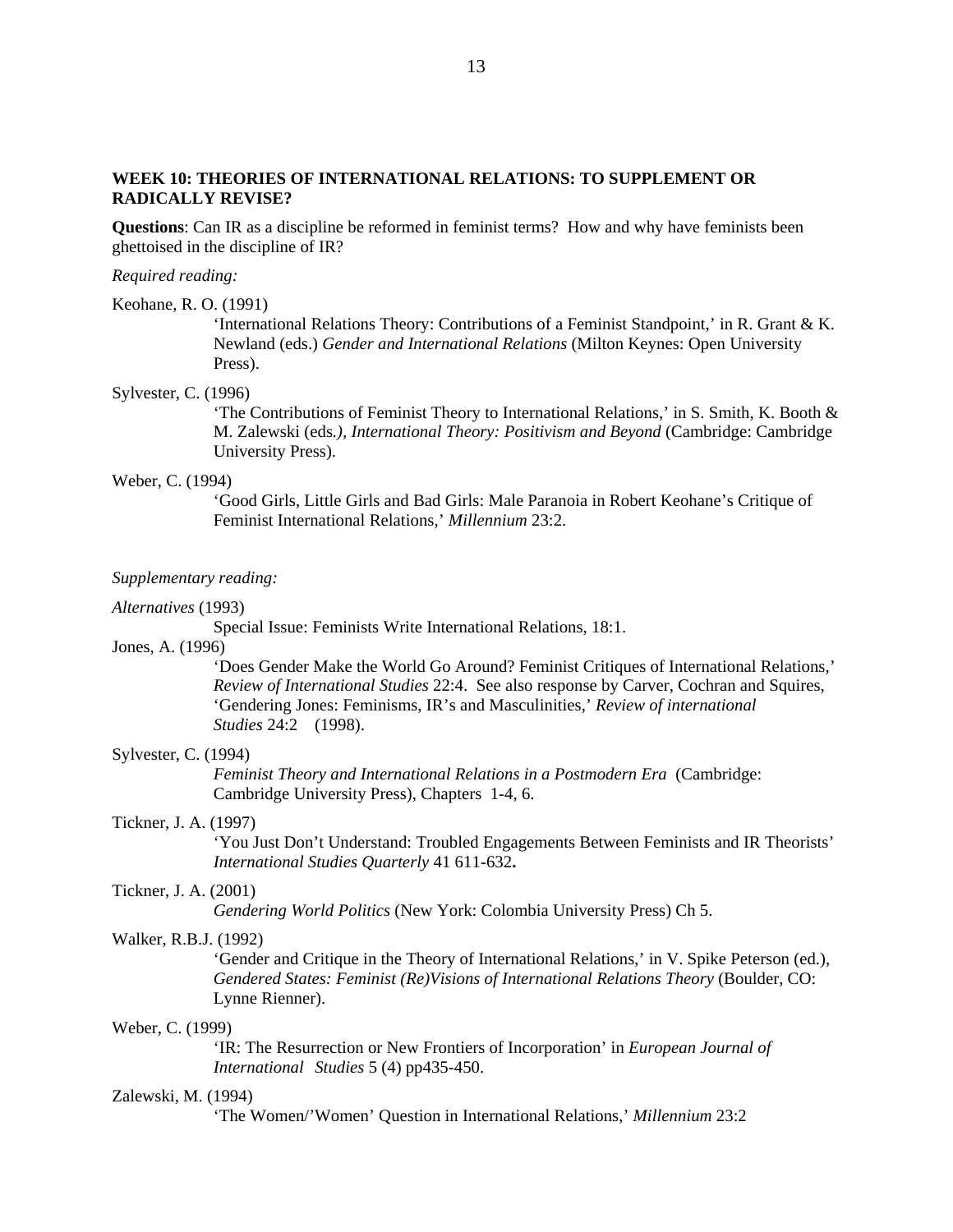Zalewski, M. (1993)

'Feminist Theory and International Relations,' in M. Bowker & R. Brown (eds.). *From Cold War to Collapse: Theory and World Politics in the 1980s* (Cambridge: Cambridge University Press).

**Seminar Presentation:** Critically assess the relationship between feminisms and the discipline of IR.

**Learning Outcome:** To develop an understanding of the relationship between feminisms of various forms and the discipline of international relations.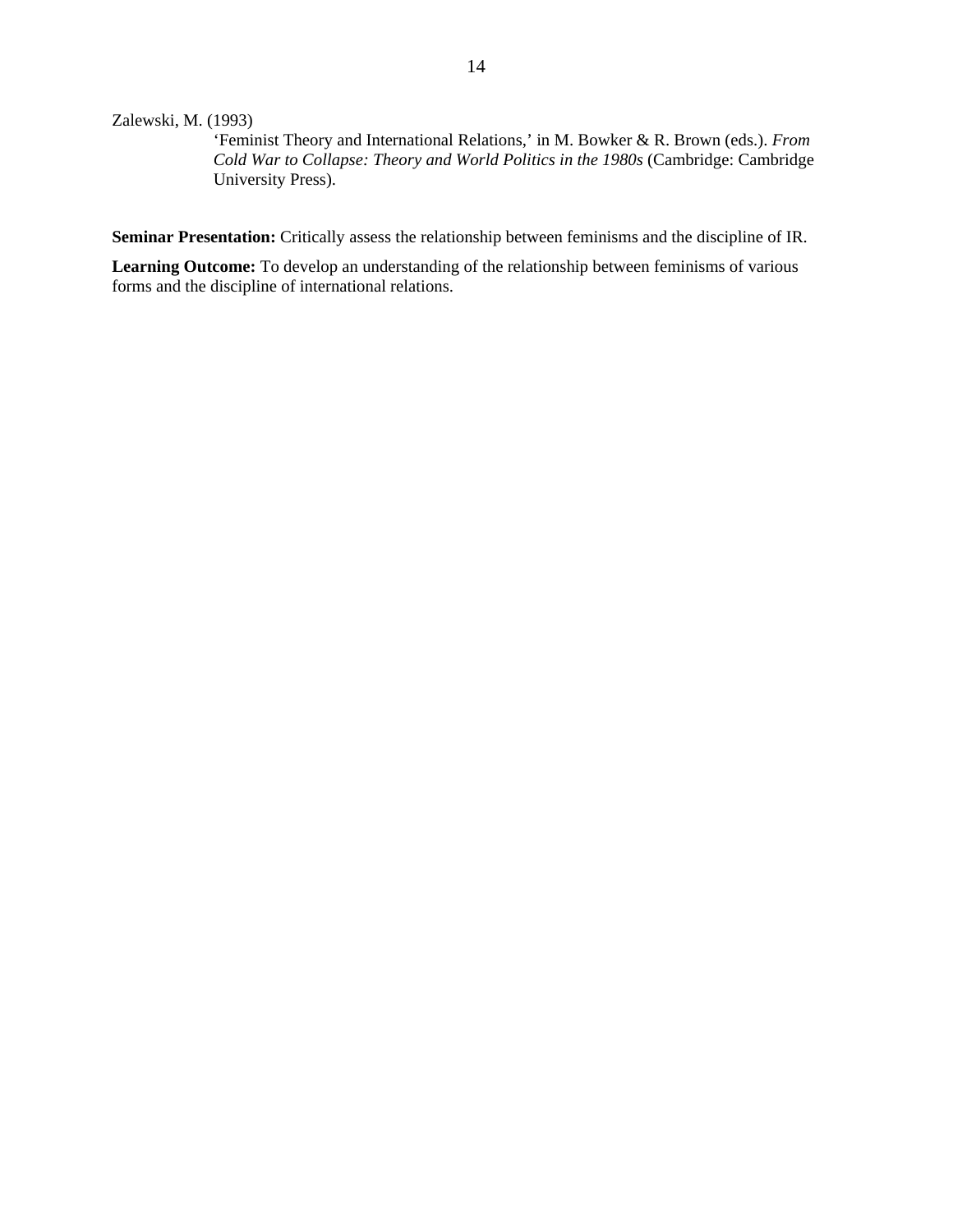## **ADDITIONAL READINGS**

### *Gender, War and Security*

Burguieres, Mary K .,'Feminist Approaches to Peace,' *Millennium*, 19:1 (1990).

Cock, Jacklyn, *Women and War in South Africa* (Cleveland: Pilgrim Press, 1993).

Cohn, Carol, 'Wars, Wimps and Women: Talking Gender and Thinking War,' in Miriam Cooke and Angela Woolacott (eds.), *Gendering War Talk* (Princeton: Princeton University Press, 1993).

Elshtain, Jean Bethke, 'Reflections on War and Political Discourse: Realism, Just War, and Feminism,' *Political Theory* 13:1 (1985).

Elshtain, Jean Bethke, *Women and War* (Chicago: University of Chicago Press, 1995).

Enloe, Cynthia, *Does Khaki Become You? Women and the Armed Forces* (London: Pandora 1988).

Enloe, Cynthia, *The Morning After: Sexual Politics at the End of the Cold War* (Berkeley: California UP,1993).

Howes, Ruth H., Michael R. Stevenson, *Women and the Use of Military Force* (Boulder: Lynne Rienner, 1993).

Pettman, Jan, *Worlding Women: A Feminist International Politics* (London: Routledge, 1996), Chapter 5-7.

Roseneil, Sasha, *Disarming Patriarchy: Feminism and Political Action at Greenham* (Buckingham: Open university Press, 1995).

Ruddick, Sara, 'Notes towards a Feminist Peace Politics,' in Miriam Cooke and Angela Woolacott (eds.), *Gendering War Talk* (Princeton: Princeton University Press 1993).

Skjelsboek, I. (2001) 'Sexual Violence and War: Mapping Out a Complex Relationship' in *European Journal of International Relations* 7 (2) pp211-238.

Steans, J. (1998) *Gender and International Relations: An Introduction* (Cambridge: Polity Press) Chapter 5

Sylvester, Christine, 'Empathetic Cooperation: A Feminist Method for IR,' *Millennium* 23:2 (1994).

Thompson, Janna, 'Women and War,' *Women's Studies International Forum* 14:1/2, 63-75.

Tickner, J. A. (1992) *Gender in International Relations: Feminist perspectives on Achieving Global Security* (New York: Columbia University Press) Chapter 5.

Vickers, Jeanne, *Women and War* (London: Zed Books, 1993).

## *Gender, International Political Economy and Development*

Afshar, Haleh, and Carolyne Dennis (eds.), *Women and Adjustment Policies in the Third World* (London: Macmillan, 1992).

Boserup, Ester, *Woman's Role in Economic Development* (London: Earthscan, 1989).

Chowdry, Gheeta, 'Women in the International Political Economy,' in Peter R. Beckman & Francine D'Amico (eds*.), Women, Gender and World Politics: Perspectives, Policies and Prospects* (Westport, CT: Bergin & Garvey, 1994).

Folbre, Nancy (ed.), *Women's Work in the World Economy* (Basingstoke: Macmillan, 1993).

Folbre, Nancy , *Who Pays for the Kids? Gender and the Structures of Constraint* (London: Routledge, 1994).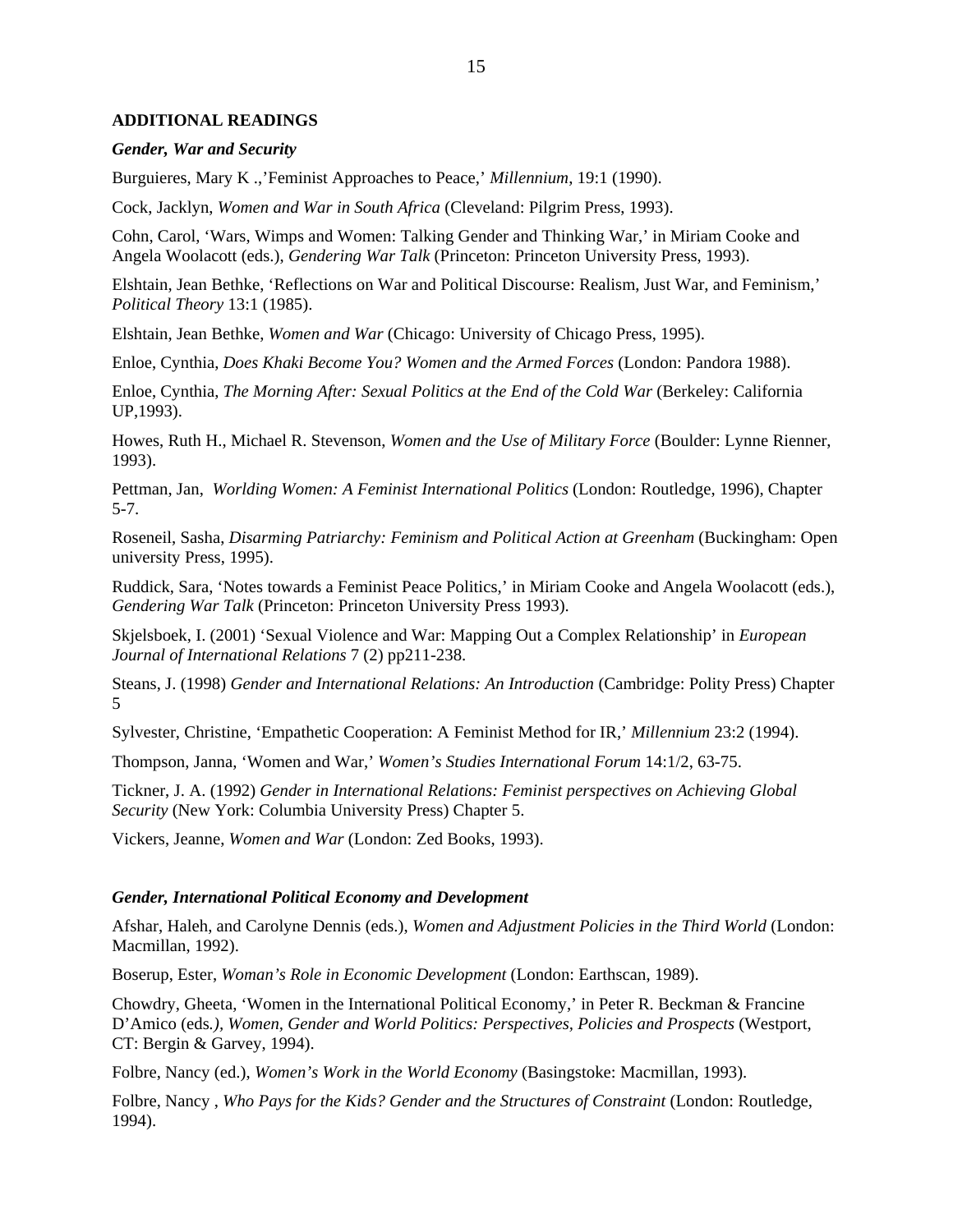Grant, Rebecca, and Kathleen Newland (eds.), *Gender and International Relations* (Milton Keynes: Open University Press, 1991), Chapters 7, 8, 9.

Kardam lket, 'Women and Development,' in Peter R. Beckman & Francine D'Amico (eds.), *Women, Gender and World Politics: Perspectives, Policies and Prospects* (Westport, CT: Bergin & Garvey, 1994).

Krause, Jill, 'The International Dimension of Gender Inequality and Feminist Politics: A New Direction for International Political Economy?' in John Macmillan and Andrew Linklater (eds.), *New Directions in International Relations* (London: Pinter 1995).

Moghadam, Valentine M., *Gender and the Development Process in a Changing Global Environment: Results of the UNU/WIDER Research Programme on Women and Development* (Helsinki: United Nations University, 1993).

Pettman, Jan, *Worlding Women: A Feminist International Politics* (London: Routledge, 1996), Chapter 8.

Scott, Catherine V., *Gender and Development: Rethinking Modernization and Dependency Theory* (Boulder: Lynne Rienner, 1995).

Steans, J. (1998) *Gender and International Relations: An Introduction* (Cambridge: Polity Press) Chapter 6

Tickner, J. Ann (1992) *Gender in International Relations: Feminist perspectives on Achieving Global Security* (New York: Columbia University Press) Chapter 3.

Vickers, Jeanne, *Women and the World Economic Crisis* (London: Zed Books, 1991).

## *Gender, Colonialism and Race*

Anthias, Floya, *Racialized Boundaries: Race, Nation, Gender, Colour and Class and the Anti-Racist Struggle* (London: Routledge, 1992).

Burton, Julianne, 'Don (Juanito) Duck and the Imperial-Patriarchal Unconscious: Disney Studios, the Good Neighbor Policy, and the Packaging of Latin America,' in Andrew Parker, Mary Russo, Doris Sommer, and Patricia Yeager (eds.), *Nationalisms and Sexualities* (NY: Routledge, 1992).

Chow, Rey, 'Violence in the Other Country: China as Crisis, Spectacle and Woman,' in Chandra Mohanty, Ann Russo and Lourdes Torres (eds.), *Third World Women and the Politics of Feminism* (Bloomington: Indiana University Press, 1991).

*Feminist Review*, Special edition on Ethnicities, 43 (1993).

Ghoussoub, Mai, 'Feminism—or the Eternal Masculine—in the Arab World,' *New Left Review* 161 (1987) 3-18; Reza Hammami and Martina Rieker, 'Feminist Orientalism and Orientalist Marxism' and Mai Ghoussoub, 'A Reply to Hammami and Rieker,' *New Left Review* 170 (1988) 93-109.

Haggis, Jane, 'Gendering Colonialism or colonizing gender? Recent women's studies approaches to white women and the history of British colonialism,' *Women's Studies International Forum* 13:1/2 (1990) 105- 115.

Halpin, Zuleyma Tang, 'Scientific Objectivity and the Concept of "The Other",' *Women's Studies International Forum* 12:3 (1989): 285-94.

hooks, bell *Ain't I a Woman : Black Women and Feminism* (London : Pluto Press, 1982)

hooks, bell, *Yearning: Race, Gender, and Cultural Politics* (Boston, Mass.: South EndPress, 1990).

Mercer, Kobena, and Isaac Julien, 'Race, Sexual Politics and Black Masculinity: A Dossier,' in Rowena Chapman and Johnathan Rutherford (eds.), *Male Order: Unwrapping Masculinity* (London: Lawrence and Wishart, 1988).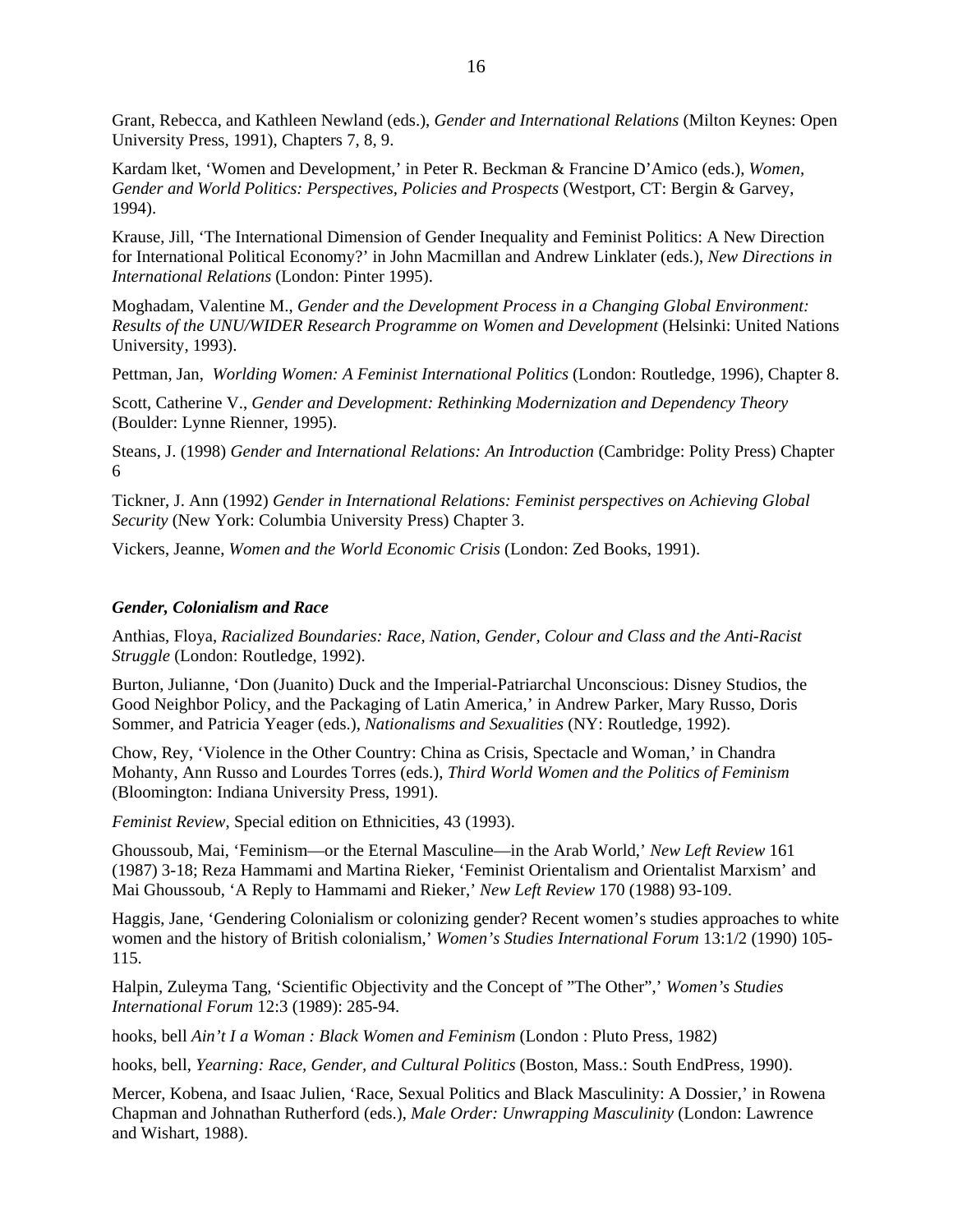Nain, Gemma Tang, 'Black Women, Sexism and Racism,' *Feminist Review* 37 (1991) 3-22.

Pettman, Jan, *Worlding Women: A Feminist International Politics* (London: Routledge, 1996), Chapter 2.

Schick, Irvin Cemil, 'Representing Middle Eastern Women: Feminism and Colonial Discourse,' *Feminist Studies* 16:2 (1990) 345-380.

Stasiulis, Daiva, and Nira Yuval-Davis (eds.), *Unsettling Settler Societies: Articulations on Gender, Race, Ethnicity and Class* (London: Sage, 1995).

Uberoi, Patricia, 'Chinese Women in the Construction of Western Feminism,' *Alternatives* 16:4 (1991) 387-405.

Ware, Vron, *Beyond The Pale: White Women, Racism and History* (London: Verso, 1992)

#### *Gender and Nationalism*

Abdo, Nahla, 'Women of the Intifada: Gender, Class and National Liberation,' *Race and Class* 2:4 (1991).

Collins, P. Hill 'Producing the Nation: Race, Class and Contemporary US Population Politics' in N. Yuval-Davis and P. Werbner (eds.) *Women, Citizenship and Difference* (London & New York: Zed Books, 1999) pp118-129.

Gilliam, Angela, 'Women's Equality and National liberation,' in Chandra Mohanty, Ann Russo and Lourdes Torres (eds.), *Third World Women and the Politics of Feminism* (Bloomington: Indiana University Press, 1991).

Kandiyoti, Deniz, 'Identity and its Discontents: Women and the Nation,' *Millennium* 20:3 (1991).

McClintock, Ann. 'Family Feuds: Gender, Nationalism and the Family,' *Feminist Review* 44 (1993) 61- 80.

Marston, S.A., 'Who are "The People": Gender, Citizenship, and the Making of the American Nation,' *Environment and Planning D: Society and Space* 8 (1990) 449-458.

Moghadam, Valentine M., 'Revolution, Islam and Women: Sexual politics in Iran and Afghanistan,' in Andrew Parker, Mary Russo, Doris Sommer, and Patricia Yaeger (eds.), *Nationalisms and Sexualities* (London: Routledge, 1992).

Molyneux, Maxine, 'Mobilisation without Emancipation? Women's Interests, the State and Revolution in Nicaragua,' *Feminist Studies* 11 (1985) 227-54.

Pettman, Jan, *Worlding Women: A Feminist International Politics* (London: Routledge, 1996), Chapters 3, and 4.

Steans, J. (1998) *Gender and International Relations: An Introduction* (Cambridge: Polity Press) Chapter 3

Tohidi, Nayereh, 'Gender and Islamic Fundamentalism: Feminist Politics in Iran,' in Chandra Mohanty, Ann Russo and Lourdes Torres (eds.), *Third World Women and the Politics of Feminism* (Bloomington: Indiana University Press, 1991).

West, Lois, 'Feminist Nationalist Social Movements: Beyond Universalism towards a Gendered Cultural Relativism,' *Women's Studies International Forum* 15:5/6, 563-81.

### *Gender and Globalisation*

Einhorn, Barbara, *Cinderella Goes to Market: Citizenship, Gender and Women's Movements in East Central Europe* (London: Verso, 1993).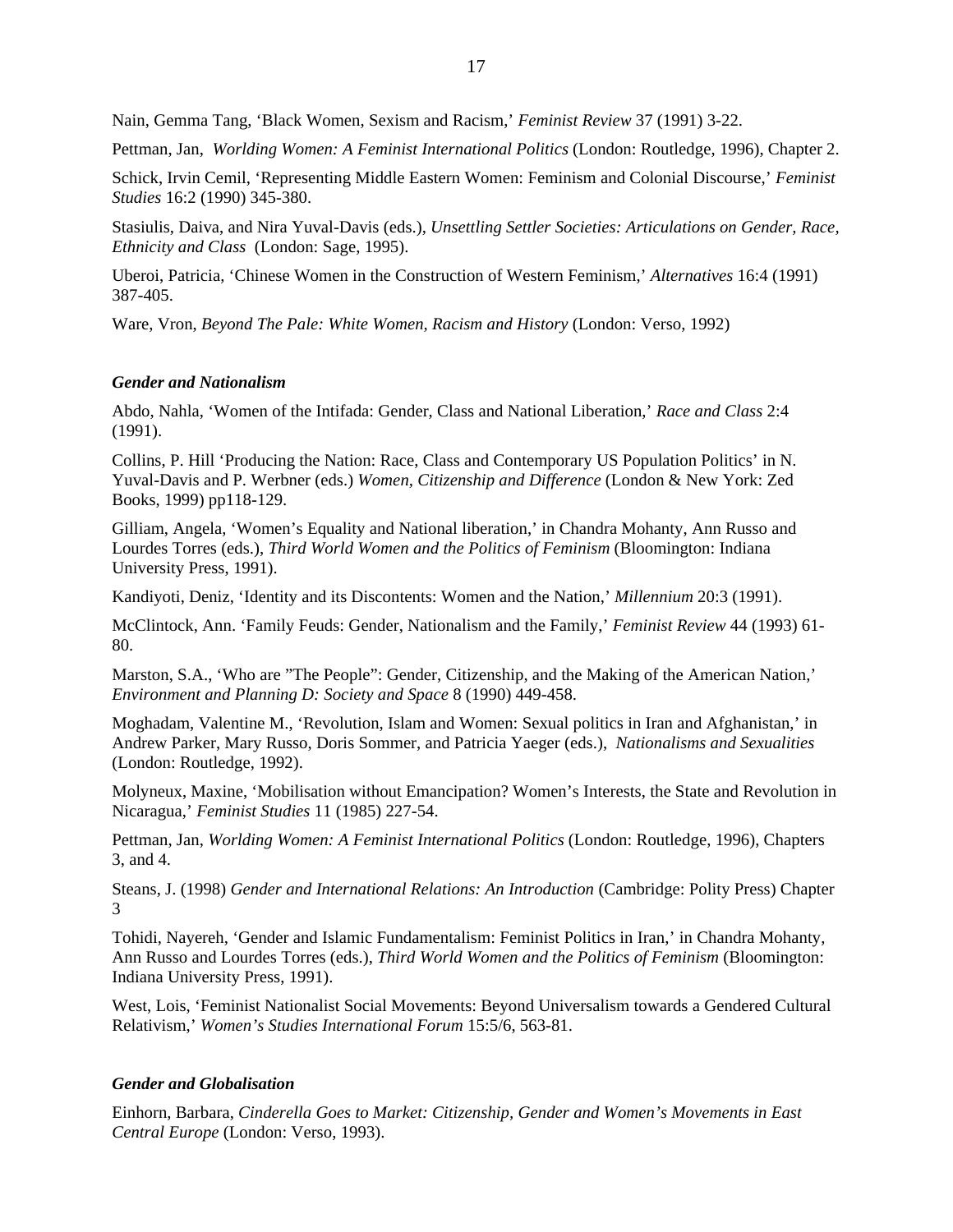Hondagneau-Sotelo, Pierrette, and Michael A. Messner, 'Gender Displays and Men's Power: The "New Man" and the Mexican Immigrant Man,' in Harry Brod and Michael Kaufman (eds.), *Theorizing Masculinities* (London: Sage, 1994).

McDowell, Linda, 'Life Without Father and Ford: The New Gender Order of Post-Fordism,' *Transactions of the Institute of British Geographers*, 16 (1991).

Mitter, Swasti, 'On Organising Women in Casualised Work: A Global Overview,' in Sheila Rowbotham and Swasti Miller (eds.), *Dignity and Daily Bread: New Forms of Organising Among Poor Women in the Third World and the First* (London: Routledge, 1994).

## *Women's Rights/Human Rights*

Chinkin, C. (1999) 'Cultural Relativism and International Law' in C. W. Howland *Religious Fundamentalisms and the Human Rights of Women* (New York: St. Martin's Press).

Coomaraswamy, R. (1999) 'Different but Free: Cultural Relativism and Women's Rights as Human Rights' in C. W. Howland *Religious Fundamentalisms and the Human Rights of Women* (New York: St. Martin's Press).

Mackie, V. (2000) 'Sexual Violence, Silence, and Human Rights Discourse: The Emergence of Military Prostitution Issue' in A.M. Hilsdon et al (eds.) *Human Rights and Gender Politics: Asia-Pacific Perspectives* (London & New York: Routledge).

Pettman, Jan. *Worlding Women: A Feminist International Politics* (London: Routledge, 1996), pages 208-211.

Pietilä, Hilkka, and Jeanne Vickers, *Making Women Matter: The Role of the United Nations* (London: Zed Books, 1994).

Rorty, Richard, 'Human Rights, Rationality and Sentimentality,' in Stephanie Shute and Susan Hurley (eds.), *On Human Rights: The Oxford Amnesty Lectures* (London: Basic Books,1993)

*Signs*, Special Issue on Feminism and the Law, 19:4 (1994).

Makhlouf Obermeyer, C. 'A Cross-Cultural Perspective on Reproductive Rights' *Human Rights Quarterly* 17 (1995) pp366-381.

MacKinnon, Catherine, 'Crimes of War, Crimes of Peace,' in Stephanie Shute and Susan Hurley (eds.), *On Human Rights: The Oxford Amnesty Lectures* (London: Basic Books,1993).

## *Transnational Feminism*

Cagatay, N. 'The Nairobi Women's Conference: Towards Global Feminism?' *Feminist Studies* 12:2 (1986).

Chow, Rey, 'It's You, Not Me: Domination and Othering in Theorizing the Third World,' in L. Kaufman (ed.), *American Feminist Thought at the Century's End* (Cambridge: Blackwells, 1993).

*Feminist Review*, Special Issue on Shifting Territories: Feminisms and Europe, 39 (1991).

Fraser, Nancy, *Justice Interruptus: Critical Reflections on the "Postsocialist" Condition* (London: Routledge, 1997), Chapters 7, 8.

Hackstaff, K. and J. Pierce, 'Is Sisterhood Global?' *Berkeley Journal of Sociology* 30 (1985)

Hendessi, M., 'Fourteen Thousand Women Meet: Report from Nairobi,' *Feminist Review* 23 (1986)